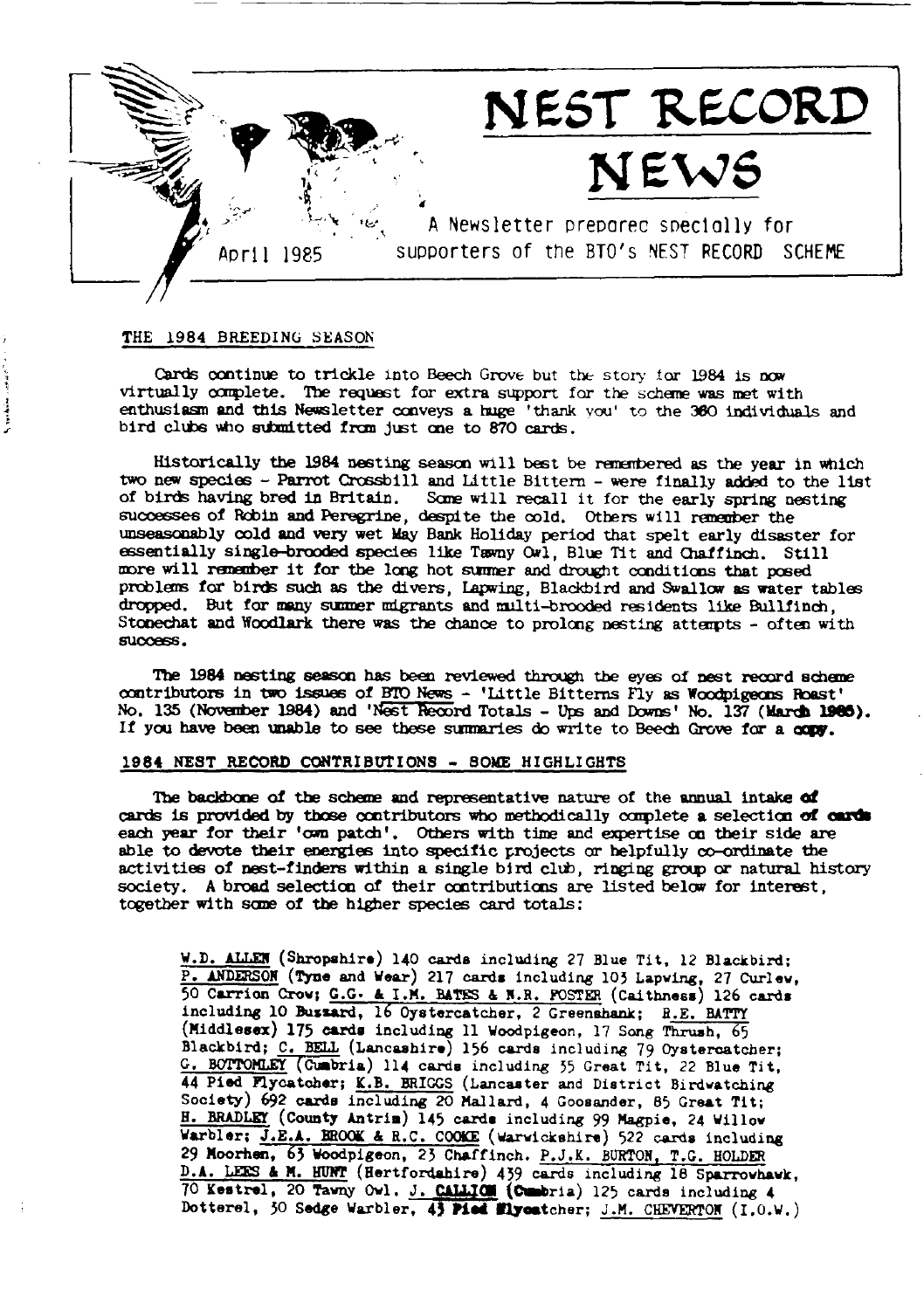108 cards including t cormorant, 55 Blackbird. g.E.S. COOPER (Sussex) 172 cards including 64 Blue Tit, 7 Coal Tit, 16 House Sparrow; D. COX & B. HAWES (Buckinghamshire) 371 cards including 29 Pied Wagtail, 34 Starling, 18 Greenfinch; A.V. CROSS (Shropshire) 104 cards including 20 Wheater, 24 Stonechat, 31 Raven; R.E. DANSON (Lancasnire) 111 cards<br>including 5 Little Owl, 65 Tree Sparrow; C.N. DAVISON (County Antrin) 123 cards including 14 Skylark, 46 Blackbird, 15 Meadow Pipit; P. DAVISON (Northumbria Ringing Group) 266 cards including 17 Heron, 87 Great Tit, 10 Redstart, 67 Pied Flycatcher; P.G. & S.G. DAVIS (Surrey) 176 cards including 25 Stonechat, 18 Dartford Warbler, 28 Meadow Pipit; R.A. DENYER (Surrey) 116 cards including 15 Stock Dove, 23 Swallow; D.M. PRANCIS (Northamptonshire) 104 cards including 13 Coal Tit, 37 Blue Tit; D. FULTON & T. CROSSMAN (Shropshire) 136 cards including 7 Spotted Plycatcher, 21 Pied Flycatcher; H.R. HAMMACOTT (Bristol Naturalists Society) 230 cards including 24 Lapving, 49 Willow Warbler, 16 Chaffinch; A.B.J. HARRIS (Rye Meads Ringing Group, Herts.) 336 cards including 43 Common Tern, 69 Reed Warbler, 32 Sedge Warbler; I. & P. HILDRED (Lincolnshire) 289 cards including 8 Turtle Dove, 15 Robin, 42 House Sparrow; D.R.E. HIRD (Kent) 114 cards including 37 Blackbird, 30 Song Thrush, 25 Linnet; D. HOLMAN & M. GOODMAN (Northamptonshire) 76 cards including 29 Sparrowhawk; P.R. HOLNESS (Norfolk) 299 cards including 111 Swallow, 4 Cuckco, 16 Reed Warbler; K. HUGHES & REV. J. DAGGER (Hampshire) 113 cards including 24 Dartford Warbler, 9 Meadow Pipit, 16 Linnet; G. KACZANOW (Devon) 109 cards including 9 Buzzard, 10 Raven, 37 Carrion Crow; M.G. KELSEY (Edward Grey Institute, Oxford) 27 cards including 20 March Warbler; J. KEISER (Hampshire) 182 cards including 21 Willow Warbler, 51 Linnet, 14 Yellowhammer; R.C. KNIGHT (Gloucestershire) 239 cards including 62 Pied Flycatcher, 140 Blue Tit. 28 Great Tit; R. LAMBERT (Gibraltar Point Bird Observatory, Lincolnshire) 170<br>cards including 52 Ringed Plover, 56 Little Tern, 26 Tree Sparrow; J.M.S. LEWIS (Gwent) 439 cards including 7 Peregrine, 8 Goshawk, 17 Hawfinch; J.V. LLOYD (Dyfed) 152 cards including 13 Carrion Crow, 22 Pied Flycatcher, 17 Starling; R.J. LOUCH and D. TOMPSON (oxfordshire) 310 cards including 22 Blackcap, 15 Carden Warbler, 8 Lesser Whitethroat; B. MADDEN (Country Dublin) 207 cards including 103 Swallow, 12 Jackdaw, 11 Tree Sparrow; C.P. MAPLETOFT (Birklands Ringing Group, Notts.) 659 cards including 20 Wren, 146 Blackbird, 48 Dunnock; C. MATTHEWS (Avon) 135 cards including 14 Dipper, 26 Swallow, 9 Pied Wagtail; P. MAYNARD and J. BALDWIN (Hampshire) 120 cards including 6 Hobby, 10 Redstart, 4 Dartford Warbler; H. MAYER-GROSS (Buckinghamshire) 479 cards including 6 Ruddy Duck, 102 Woodpigeon, 40 Reed Warbler; G.P. McPHERSON (South Manchester Ringing Group) 105 cards including 22 Wheatear, 40 Meadow Pipit, 14 Pied Wagtail; E.R. MEEK (Orkney Ringing Group) 298 cards including 26 Hen Harrier, 13 Ringed Plover, 13 Hooded Crow; C.D.A. PLATT (County Antrim) 870 cards including 20 Buzzard, 149 Swallow, 52 Jackdaw; W. PROCTOR (Warwickshire) 282 cards including 13 Magpie, 123 Blackbird, 15 Linnet; I. RENDALL (Aberdeen) 155 cards including 25 Song Thrush, 83 Blackbird, 19 Greenfinch; J. RICHARDSON, N. FENVICK and R.W. GRAINGER (County Durham) 289 cards including 14 Lapwing, 47 Blackbird, 11 Dunnock; G. SHAW (Dumfries and Galloway) 82 cards including 51 Shag; R. SMITH (Grampian Ringing Group) 223 cards including 44 Sedge Warbler, 32 Whitethroat; I.M. SPENCE (Lancashire) 95 cards including 40 Swallow; R. SQUIRES (Powys) 109 cards including 53 Pied Flycatcher, 27 Great Tit; R.L. SWANN (Glenurquhart Bird Club) 186 cards including 20 Buzzard, 16 Tawny Owl, 12 Wheatear; DR. S.J. TYLER, R.M. LUCCIS, D. HUDSON, J.STRATPORD and N. ALLINSON (Gvent) 183 cards including 30 Grey Wagtail, 61 Dipper; DR. L.L.J. VICK (Edinburgh Ringing Group) 210 cards including 69 Dipper, 31 Wheatear, 43 Whinchat; J. WOOSEY (Tyne and Wear) 178 cards including<br>19 Pulmar, 121 Kittiwake;  $\frac{1}{1.5}$  WOLFERDEN (Lancashire) 130 cards including 45 Skylark, 9 Cuckoo, 38 Linnet.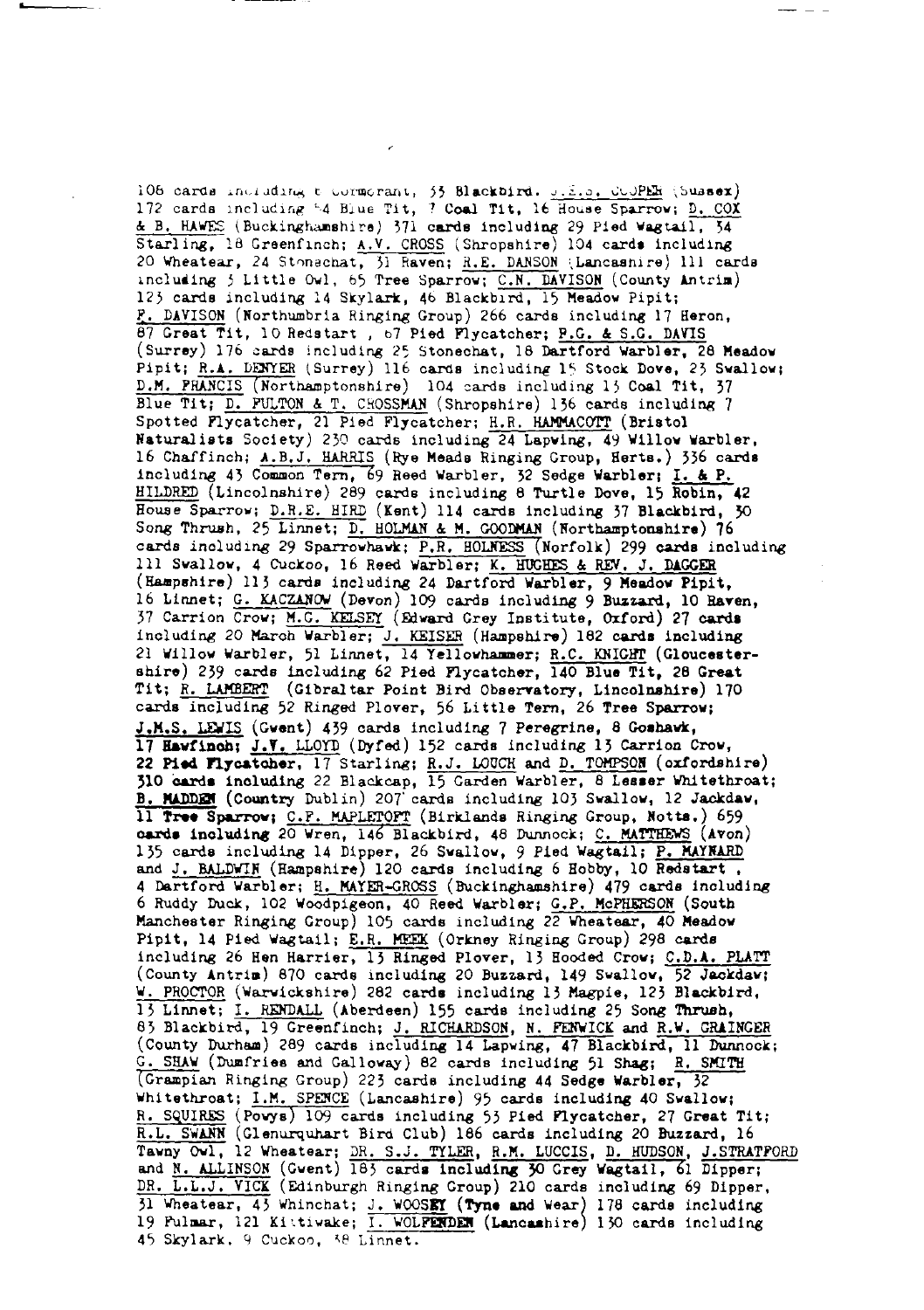| <b>SPECIES</b>         | $PRE-83$            | 1983                     | 1984                     | TOTAL        |
|------------------------|---------------------|--------------------------|--------------------------|--------------|
| Hed-throated Diver +   | 991                 | 49                       | 19                       | 1089         |
| Black-throated Diver + | 116                 | $\delta$                 | -3                       | 127          |
| * Little Grebe         | 1164                | $2\epsilon$              | 37                       | 1227         |
| * Great Crested Grebe  | 1472                | 46                       | 45                       | 1563         |
| Slavonian Grebe +      | 116                 | $\mathbf{1}$             | 1                        | 118          |
| Black-necked Grebe +   | 10                  | $\mathbf{1}$             | 1                        | 12           |
| <b>Fulmar</b>          | 1402                | 25                       | 130                      | 1557         |
| Manx Shearwater        | 51                  | $\overline{\phantom{0}}$ | $\overline{a}$           | 51           |
| Storm Petrel           | 18                  | ۰                        | $\mathbf{I}$             | 19           |
| Leach's Petrel +       | $\mathbf{1}$        | 1                        |                          | 2            |
| Gannet                 | 17                  |                          | 1                        | 18           |
| * Cormorant            | 785                 |                          | 21                       | 806          |
| * Shag                 | 1719                | 23                       | 230                      | 1972         |
| Bittern +              | 13                  | $\overline{\phantom{0}}$ | $\overline{\phantom{0}}$ | 13           |
| Little Bittern +       | $\bar{\phantom{a}}$ |                          | 1                        | $\mathbf{1}$ |
| * Grey Heron           | 1609                | 41                       | 89                       | 1739         |
| * Mute Swan            | 2301                | 5 <sub>0</sub>           | 79                       | 2430         |
| Greylag Goose +        | 166                 | 5                        | 11                       | 182          |
| Canada Goose           | 772                 | 27                       | 40                       | 839          |
| Egyptian Goose         | 2                   | -                        |                          | $\mathbf{2}$ |
| Shelduck               | 153                 | 4                        | 10                       | 167          |
| Mandarin               | 66                  | 7                        | 6                        | 79           |
| Wigeon                 | 87                  | $\blacksquare$           | 4                        | 91           |
| Gadwall                | 40                  |                          |                          | 40           |
| Teal                   | 144                 | 3                        | 3                        | 150          |
| * Mallard              | 4734                | 115                      | 197                      | 5046         |
| Pintail +              | 4                   | $\overline{c}$           |                          | 6            |
| Garganey +             | 6                   | -                        |                          | 6            |
| Shoveler               | 78                  | $\mathbf{1}$             | $\overline{a}$           | 81           |
| Pochard                | 80                  | $\overline{c}$           | 10                       | 92           |
| Tufted Duck            | 521                 | 17                       | 24                       | 562          |
| Eider                  | 977                 | 8                        | 17                       | 1002         |
| Common Scoter+         | 25                  | $\overline{a}$           | $\overline{4}$           | 29           |
| Goldeneye +            | $\tau$              | 1                        | $\ddot{\phantom{1}}$     | 8            |
| Red-breasted Merganser | :88                 | ı.                       | $\mathbf{1}$             | 190          |
| Goosander              | 88                  | 8                        | 10                       | 106          |
| <b>Ruddy Duck</b>      | 4                   | 2                        | $\overline{c}$           | 8            |

TOTALS FOR NEST RECORD SCHENE FROM PRE-83 - 84

 $-3-$ 

 $\sim$   $\sim$ 

 $\overline{a}$ 

 $\overline{\phantom{a}}$ 

\_\_\_\_\_\_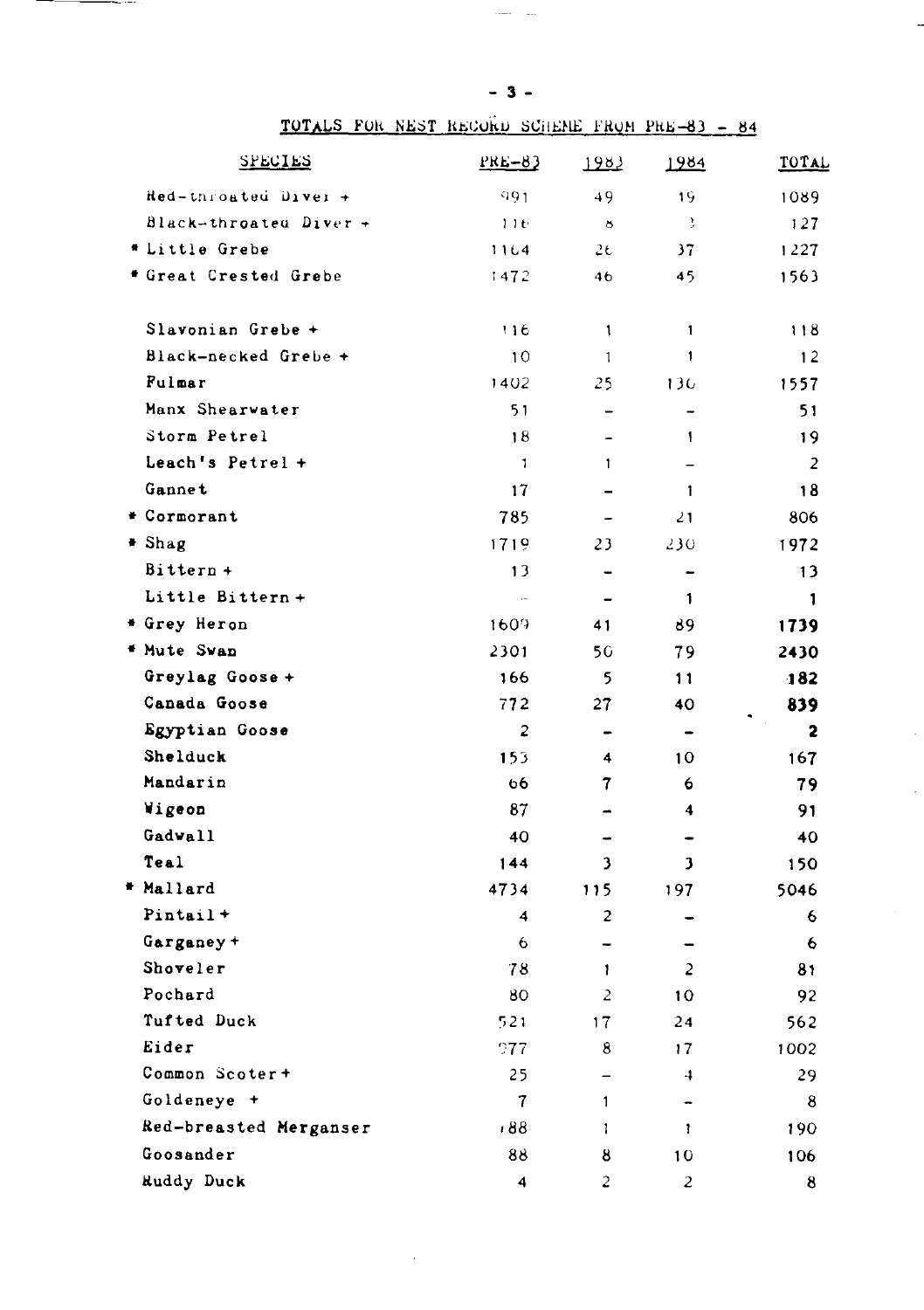| SPECIES                 | <u> PRE-83</u> | 1983                     | 1984                     | TOTAL |
|-------------------------|----------------|--------------------------|--------------------------|-------|
| Honey Buzzard +         | 8              | -                        |                          | 8     |
| Red Kite +              | 9              | 1                        | 2                        | 12    |
| Marsh Harrier +         | $\varsigma$    |                          | $\overline{\phantom{a}}$ | 5     |
| Hen Harrier +           | 212            | 96                       | 90                       | 398   |
| Montagu's Harrier +     | 44             | $\overline{\phantom{0}}$ | $\mathbf{1}$             | 45    |
| Goshawk +               | 1 <sub>b</sub> | $\overline{7}$           | 11                       | 36    |
| Sparrowhawk             | 1814           | 172                      | 128                      | 2114  |
| * Buzzard               | 1872           | 141                      | 167                      | 2180  |
| Golden Eagle +          | 223            | 26                       | 11                       | 260   |
| $0$ sprey +             | 22             | $\mathbf{1}$             | $\overline{\phantom{0}}$ | 23    |
| * Kestrel               | $-706$         | 145                      | 173                      | 3124  |
| $Merlin +$              | 596            | 55                       | 35                       | 686   |
| Hobby +                 | 210            | 26                       | 21                       | 257   |
| Peregrine +             | 460            | 111                      | 177                      | 748   |
| Red Grouse              | 379            | 7                        | 8                        | 394   |
| Ptarmigan               | 76             | 1                        | 1                        | 78    |
| <b>Black Grouse</b>     | 30             | -                        | ٠                        | 30    |
| Capercaillie            | 59             | 1                        | $\overline{a}$           | 60    |
| Red-legged Partridge    | 322            | 9                        | 11                       | 342   |
| * Grey Partridge        | 652            | 13                       | 16                       | 681   |
| $Quail +$               | 9              | $\overline{ }$           |                          | 9     |
| * Pheasant              | 1457           | 28                       | 42                       | 1527  |
| Lady Amherst's Pheasant | $\overline{a}$ | 1                        | ٠                        | 1     |
| <b>Water Rail</b>       | 51             | 1                        | $\rightarrow$            | 52    |
| Corncrake +             | 24             |                          | $\mathbf{1}$             | 25    |
| Moorhen                 | 14182          | 187                      | 232                      | 14601 |
| Coot                    | 7003           | 171                      | 192                      | 7366  |
| * Oystercatcher         | 6449           | 157                      | 295                      | 6901  |
| $A$ vocet +             | 3              |                          |                          | 3     |
| Stone-curlew +          | 355            | 11                       | $\rightarrow$            | 366   |
| Little Ringed Plover +  | 815            | 60                       | 49                       | 924   |
| * Ringed Plover         | 3808           | 127                      | 145                      | 4080  |
| Kentish Plover +        | 19             |                          |                          | 19    |
| Dotterel $+$            | 93             | 8                        | 9                        | 110   |
| Golden Plover           | 418            | 10                       | 126                      | 554   |
| * Lapving               | 12668          | 223                      | 497                      | 13388 |
| Temminck's stint +      | 1              | $\sim$                   | $\equiv$                 | 1     |
| Purple Sandpiper +      | 3              |                          | $\overline{ }$           | 3     |
| Dunlin                  | 358            | 44                       | 10                       | 412   |
| Snipe                   | 1041           | 24                       | 28                       | 1093  |
|                         |                |                          |                          |       |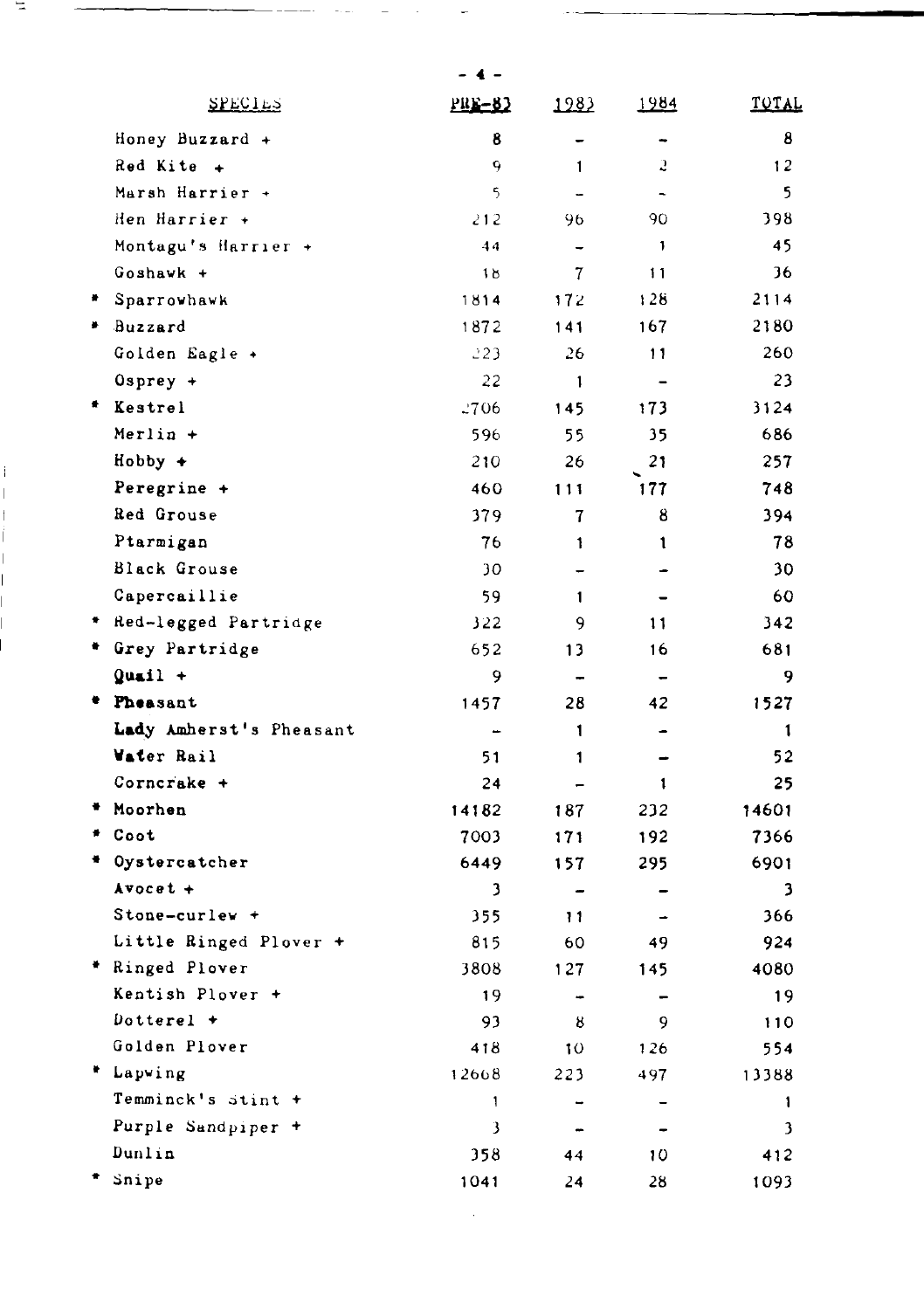|   | <b>SPECIES</b>                | <b>PRE-83</b>  | 1982                     | 1984                     | TOTAL          |
|---|-------------------------------|----------------|--------------------------|--------------------------|----------------|
|   | <b><i><u>Voodcock</u></i></b> | 412            | 19                       | 25                       | 456            |
|   | Black-tailed Godwit +         | 6              | $\overline{\phantom{0}}$ | $\overline{\phantom{0}}$ | 6              |
|   | Whimbrel +                    | 37             | 5.                       |                          | 42             |
|   | * Curlew                      | 1525           | 26                       | 146                      | 1697           |
|   | * Redshank                    | 1489           | 16                       | 32                       | 1537           |
|   | Greenshank +                  | 99             | $\overline{\mathbf{4}}$  | 13                       | 116            |
|   | Wood Sandpiper +              | $\overline{c}$ | $\overline{\phantom{0}}$ | $\overline{\phantom{a}}$ | $\overline{c}$ |
|   | * Common Sandpiper            | 802            | 22                       | 38                       | 862            |
|   | Red-necked Phalarope +        | 31             | $\mathbf{1}$             | $\overline{\phantom{a}}$ | 32             |
|   | Arctic Skua                   | 160            | $\overline{\mathbf{4}}$  | 21                       | 185            |
|   | Great Skua                    | 250            | $\overline{a}$           | $\ddot{\phantom{1}}$     | 256            |
|   | * Black-headed Gull           | 2725           | 44                       | 51                       | 2820           |
|   | Mediterranean Gull +          | $\overline{2}$ |                          |                          | $\overline{2}$ |
|   | * Common Gull                 | 1532           | 25                       | 37                       | 1594           |
|   | Lesser Black-backed Gull      | 672            | 6                        | $\overline{2}$           | 680            |
|   | Herring Gull                  | 3149           | 37                       | 49                       | 3235           |
|   | Great Black-backed Gull       | 728            | 13                       | $\mathbf{3}$             | 744            |
|   | Kittiwake                     | 1144           | 18                       | 225                      | 1387           |
|   | Sandwich Tern                 | 138            | $\frac{1}{2}$            | $\overline{\phantom{0}}$ | 138            |
|   | Roseate Tern +                | 62             |                          | 36                       | 98             |
|   | * Common Tern                 | 2049           | 51                       | 75                       | 2175           |
|   | * Arctic Tern                 | 938            | 9                        | 32                       | 979            |
|   | Little Tern +                 | 1794           | 368                      | 9                        | 2171           |
|   | Guillemot                     | 504            | 9                        | $\overline{a}$           | 515            |
|   | Razorbill                     | 266            | 12                       | 5.                       | 283            |
|   | Black Guillemot               | 149            | 1                        | 13                       | 163            |
|   | Puffin                        | 75             |                          | $\ddot{a}$               | 79             |
|   | Rock Dove                     | 92             | 3                        | 6                        | 101            |
|   | Feral Pigeon                  | 689            | 47                       | 5                        | 741            |
|   | * Stock Dove                  | 3078           | 132                      | 115                      | 3325           |
|   | * Woodpigeon                  | 14178          | 192                      | 455                      | 14825          |
| ٠ | Collared Dove                 | 1471           | 53                       | 71                       | 1595           |
| ٠ | Turtle Dove                   | 1499           | 23                       | 30                       | 1552           |
|   | Ring-necked Parakeet          | 1              | $\ddot{\phantom{1}}$     | $\bullet$                | 1              |
| ٠ | Cuckoo                        | 1150           | 47                       | 48                       | 1245           |
|   | Barn Ovl<br>۰                 | 741            | 50                       | 65                       | 856            |
|   | Snowy Owl $+$                 | $\mathbf{1}$   |                          | $\ddot{\phantom{1}}$     | 1              |
|   | Little Owl                    | 854            | 55                       | 49                       | 958            |
|   | Tawny Owl                     | 2818           | 229                      | 138                      | 3185           |
|   | Long-eared Owl                | 338            | 16                       | 15                       | 369            |

 $\sim$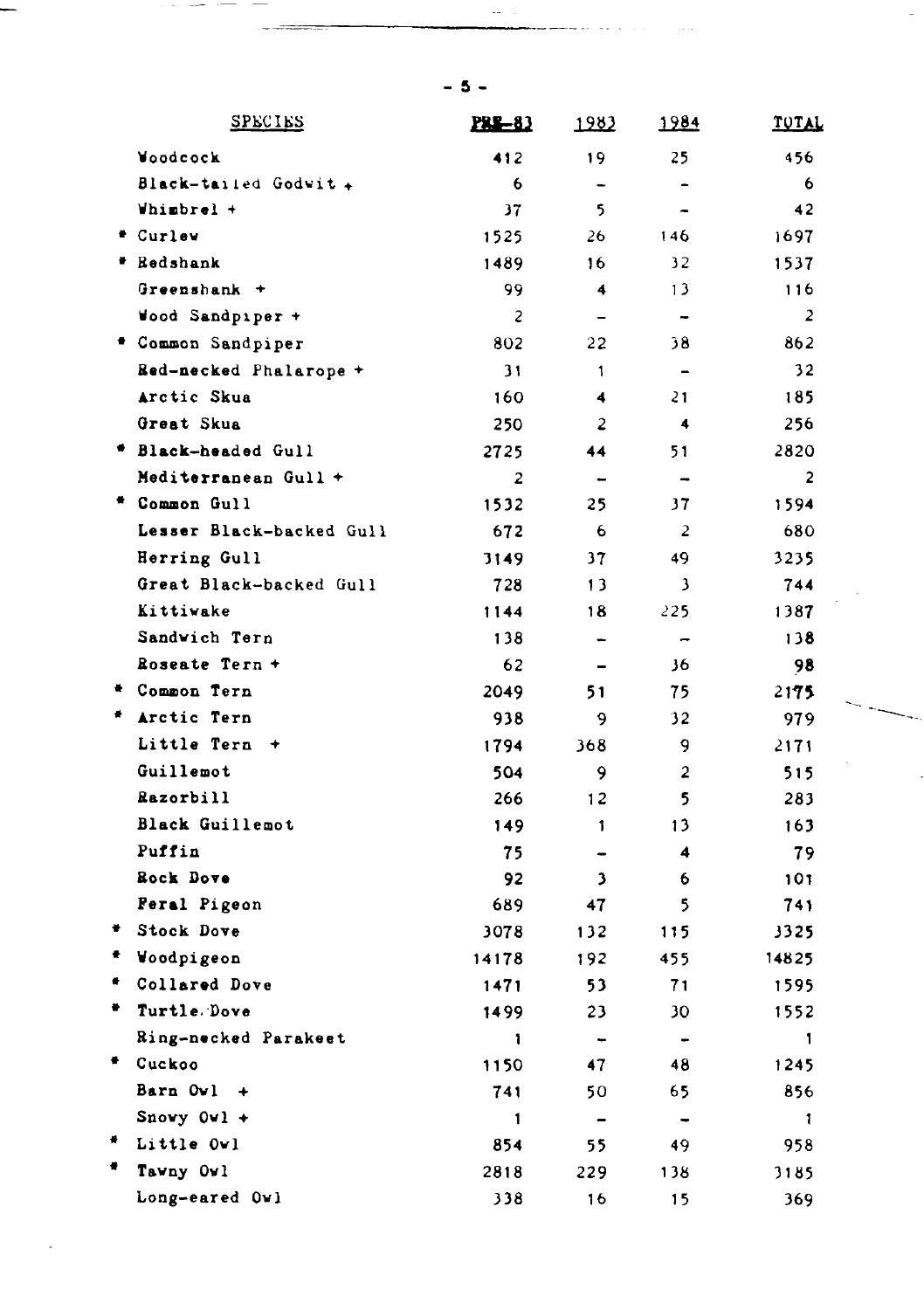\_\_ \_

 $\mathcal{L}_{\mathcal{A}}$  and  $\mathcal{L}_{\mathcal{A}}$  and  $\mathcal{L}_{\mathcal{A}}$ 

| SPECIES                     | PRE-83       | 1983                    | 1984                     | TOTAL          |
|-----------------------------|--------------|-------------------------|--------------------------|----------------|
| Short-eared Owl             | 126          | $\mathbf{7}$            | 11                       | 144            |
| Nightjar                    | 429          | 35                      | 33                       | 497            |
| Swift                       | 720          | 12                      | 24                       | 756            |
| Kingfisher +                | 306          | 14                      | 14                       | 334            |
| Hoopoe <sub>+</sub>         | 1            |                         |                          | $\mathbf{1}$   |
| Wryneck +                   | 11           |                         | $\overline{\phantom{0}}$ | 11             |
| Green Woodpecker            | 199          | 1                       | 5                        | 205            |
| Great Spotted Woodpecker    | 482          | 16                      | 27                       | 525            |
| Lesser Spotted Woodpecker   | 94           | $\overline{\mathbf{3}}$ | $\overline{\bf{4}}$      | 101            |
| Woodlark +                  | 292          | 14                      | 10                       | 316            |
| * Skylark                   | 4595         | 127                     | 144                      | 4866           |
| Sand Martin                 | 623          | 10                      | 15                       | 648            |
| * Swallow                   | 24563        | 644                     | 597                      | 25804          |
| House Martin                | 2441         | 104                     | 143                      | 2688           |
| Tree Pipit                  | 935          | 35                      | 40                       | 1010           |
| * Meadow Pipit              | 5331         | 217                     | 393                      | 5941           |
| Rock Pipit                  | 398          | $\overline{\mathbf{4}}$ | 13                       | 415            |
| Telfow Wagtail              | 718          | 8                       | 14                       | 740            |
| Grey Wagtail                | 2514         | 90                      | 161                      | 2765           |
| Pied Wagtail                | 4945         | 255                     | 250                      | 5450           |
| Dipper                      | 3333         | 290                     | 406                      | 4029           |
| *-Wren.                     | 9210         | 234                     | 194                      | 9638           |
| * Dunnock                   | 23352        | 321                     | 239                      | 23912          |
| * Robin                     | 12917        | 271                     | 390                      | 13578          |
| Nightingale                 | 314          | 5                       | $\overline{2}$           | 321            |
| Bluethroat +                | 1            | -                       |                          | 1              |
| Black Redstart +            | 107          | $\mathbf{1}$            |                          | 108            |
| * Redstart                  | 1778         | 86                      | 74                       | 1938           |
| Whinchat                    | 994          | 65                      | 74                       | 1133           |
| Stonechat                   | 1539         | 44                      | 71                       | 1654           |
| <b>Wheatear</b>             | 1591         | 114                     | 115                      | 1820           |
| ۰<br>Ring Ousel             | 885          | 43                      | 51                       | 979            |
| ₩.<br>Blackbird             | 95135        | 1726                    | 1395                     | 98256          |
| Fieldfare +                 | $\mathbf{1}$ | $\blacksquare$          | $\overline{\phantom{0}}$ | 1              |
| * Song Thrush               | 58872        | 836                     | 637                      | 60345          |
| Redwing +                   | 48           | 4                       | 26                       | 78             |
| * Mistle Thrush             | 4959         | 115                     | 119                      | 5193           |
| Cetti's Warbler +           | 16           | $\equiv$                | $\blacksquare$           | 16             |
| Grasshopper Warbler         | 220          | 9                       | $\overline{\mathbf{3}}$  | 232            |
| Savi's Warbler<br>$\ddot{}$ | 2            |                         |                          | $\overline{2}$ |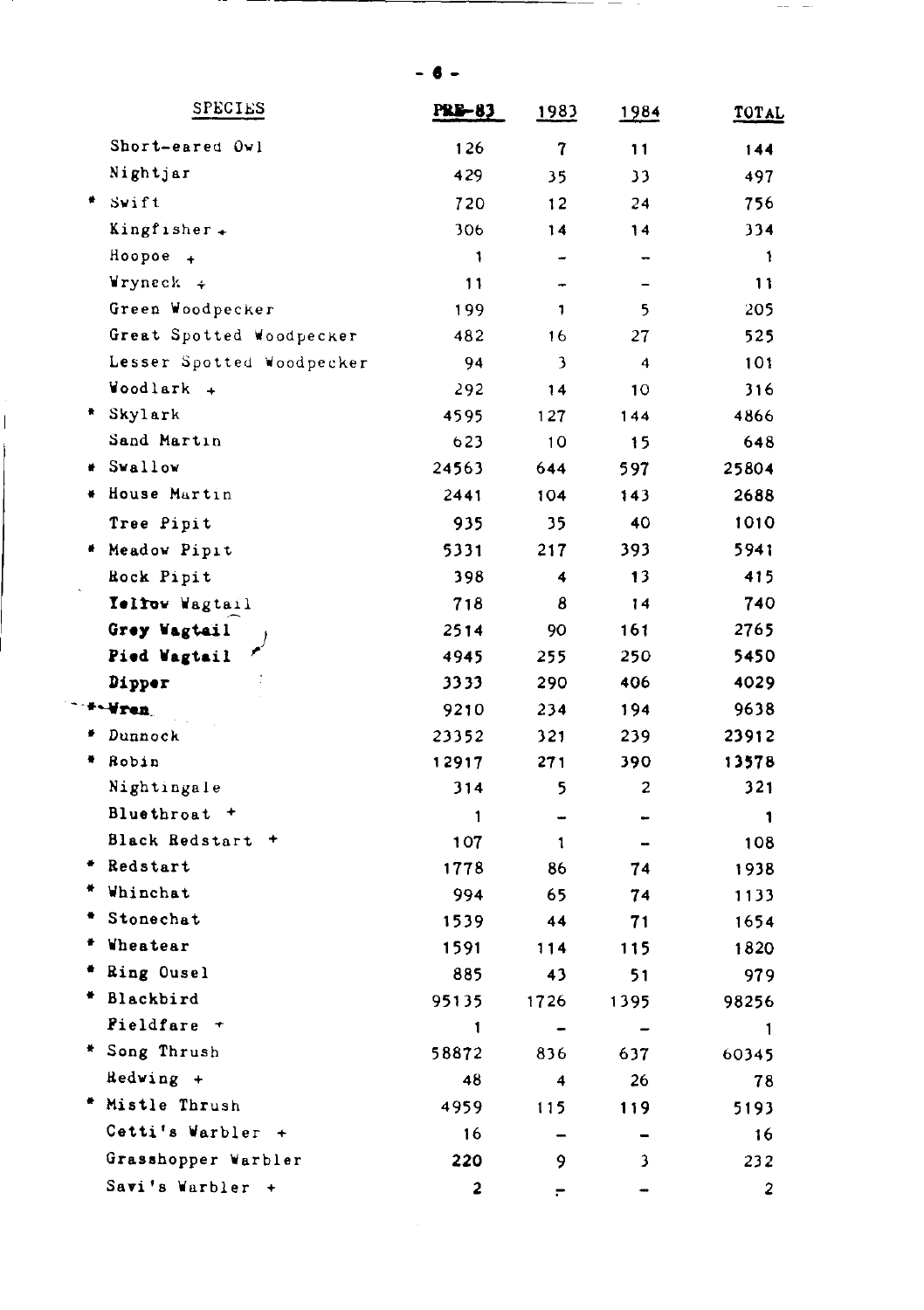| <b>SPECIES</b>           | <b>PRE-83</b>  | 1982                     | <u> 1984</u>         | <u>TOTAL</u> |
|--------------------------|----------------|--------------------------|----------------------|--------------|
| * Sedge Warbler          | 2685           | 71                       | 160                  | 2916         |
| Marsh Warbler+           | 63             | $\overline{a}$           | 20                   | 83           |
| * Reed Warbler           | 6927           | 151                      | 154                  | 7232         |
| Dartford Warbler +       | 167            | 10                       | 50                   | 227          |
| Lesser Whitethroat       | 542            | 13                       | 29                   | 584          |
| * Whitethroat            | 4118           | 108                      | 74                   | 4300         |
| * Garden Warbler         | 932            | 47                       | 51                   | 1030         |
| * Blackcap               | 1696           | 67                       | 83                   | 1846         |
| Wood Warbler             | 1021           | 103                      | 78                   | 1202         |
| * Chiffchaff             | 1274           | 29                       | 37                   | 1340         |
| * Willow Warbler         | 7749           | 313                      | 349                  | 8411         |
| * Goldcrest              | 520            | 16                       | 34                   | 570          |
| Pirecrest +              | 4              | 3                        | $\ddot{\phantom{1}}$ | 7            |
| * Spotted Plycatcher     | 6589           | 182                      | 204                  | 6975         |
| Pied Flycatcher          | 10319          | 588                      | 532                  | 11439        |
| Bearded Tit +            | 41             | $\overline{c}$           | 3                    | 46           |
| * Long-tailed Tit        | 2817           | 76                       | 69                   | 2962         |
| Marsh Tit                | 784            | 22                       | 13                   | 819          |
| Willow Tit               | 291            | 7                        | 12                   | 310          |
| Crested Tit +            | 104            | 11                       | 6                    | 121          |
| * Coal Tit               | 2996           | 95                       | 78                   | 3169         |
| # Blue Tit               | 30920          | 1422                     | 1310                 | 33652        |
| * Great Tit              | 19312          | 1149                     | 1058                 | 21519        |
| * Nuthatch               | 966            | 78                       | 56                   | 1100         |
| * Treecreeper            | 1344           | 52                       | 39                   | 1435         |
| Short-toed Treecreeper + | $\blacksquare$ |                          |                      | 1            |
| Red-backed Shrike +      | 251            | $\overline{\phantom{0}}$ | $\overline{a}$       | 251          |
| * Jay                    | 979            | 35                       | 17                   | 1031         |
| * Magpie                 | 3374           | 136                      | 231                  | 3741         |
| Chough +                 | 227            | 52                       | 9                    | 288          |
| * Jackdaw                | 2820           | 190                      | 169                  | 3179         |
| ۰<br>Rook                | 2533           | 34                       | 140                  | 2707         |
| * Carrion Crow           | 3352           | 74                       | 189                  | 3615         |
| Hooded Crow              | 442            | 45                       | 61                   | 548          |
| * Raven                  | 1391           | 69                       | 82                   | 1542         |
| * Starling               | 8298           | 254                      | 259                  | 8811         |
| * House Sparrow          | 8964           | 86                       | 184                  | 9234         |
| * Tree Sparrow           | 11077          | 151                      | 145                  | 11373        |
| * Chaffinch              | 13538          | 535                      | 319                  | 14392        |
| # Greenfinch             | 10333          | 106                      | 193                  | 10632        |

 $\bar{\mathcal{A}}$ 

 $\sim$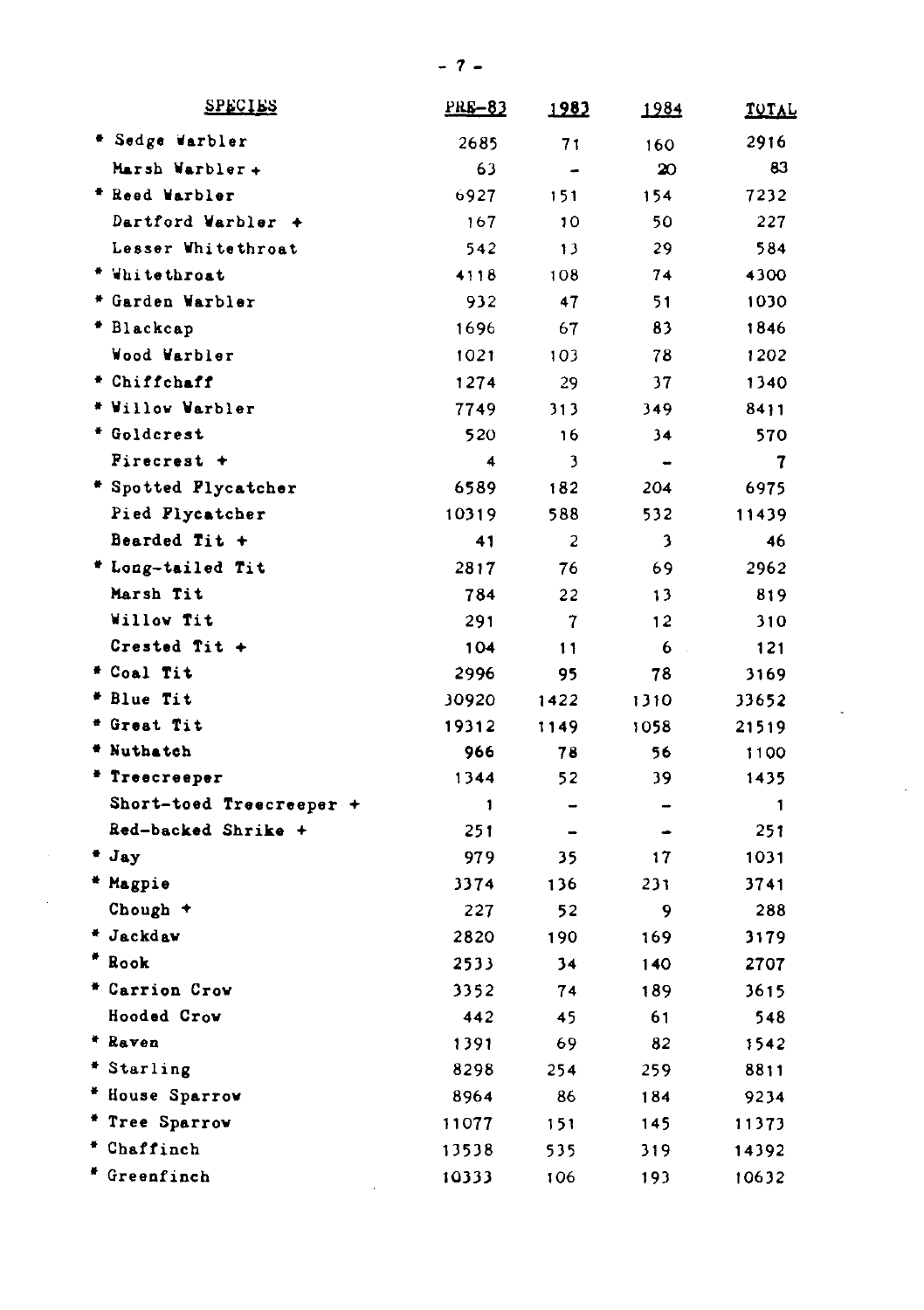| <b>SPECIES</b>         | <b>PRE-83</b> | <u> 1983</u>   | 1984         | <b>TOTAL</b> |
|------------------------|---------------|----------------|--------------|--------------|
| Goldfinch              | 2199          | 34             | 34           | 2267         |
| Siskin                 | 29            | 4              |              | 34           |
| Linnet<br>٠            | 20278         | 233            | 197          | 20708        |
| Twite                  | 701           | 5              | 13           | 719          |
| Redpoll                | 1061          | 19             | 11           | 1091         |
| Common Crossbill +     | 69            | 7              | 4            | 80           |
| Parrot Crossbill +     |               |                | $\mathbf{2}$ | 3            |
| Scarlet Rosefinch +    |               |                |              |              |
| Bullfinch<br>$\bullet$ | 4239          | 59             | 66           | 4364         |
| Hawfinch               | 84            |                | 22           | 106          |
| Snow Bunting +         | 10            |                |              | 10           |
| * Yellowhammer         | 4807          | 106            | 127          | 5040         |
| Cirl Bunting +         | 54            |                |              | 55           |
| Reed Bunting<br>₩.     | 5753          | 111            | 159          | 6023         |
| * Corn Bunting         | 274           | $\overline{c}$ | 32           | 308          |

Bird species protected under The Wildlife and Countryside Act 1981.

\* 'Target' species which deserve special attention. These include a range of 'indicator' species which the Trust is able to use to assess variations in breeding performance between years, regions and habitats. Others are nearing the point where there is a sufficiently large sample available to merit a detailed analysis and publication of a paper on the bird's breeding biology - so all cards prized.

# ADDITIONS TO FIRST NEWSLETTER

 $\ddotmark$ 

Several scarce species cards were locked away and unavailable to the compiler of the first Newsletter, hence their appearance in this issue.

 $-8 -$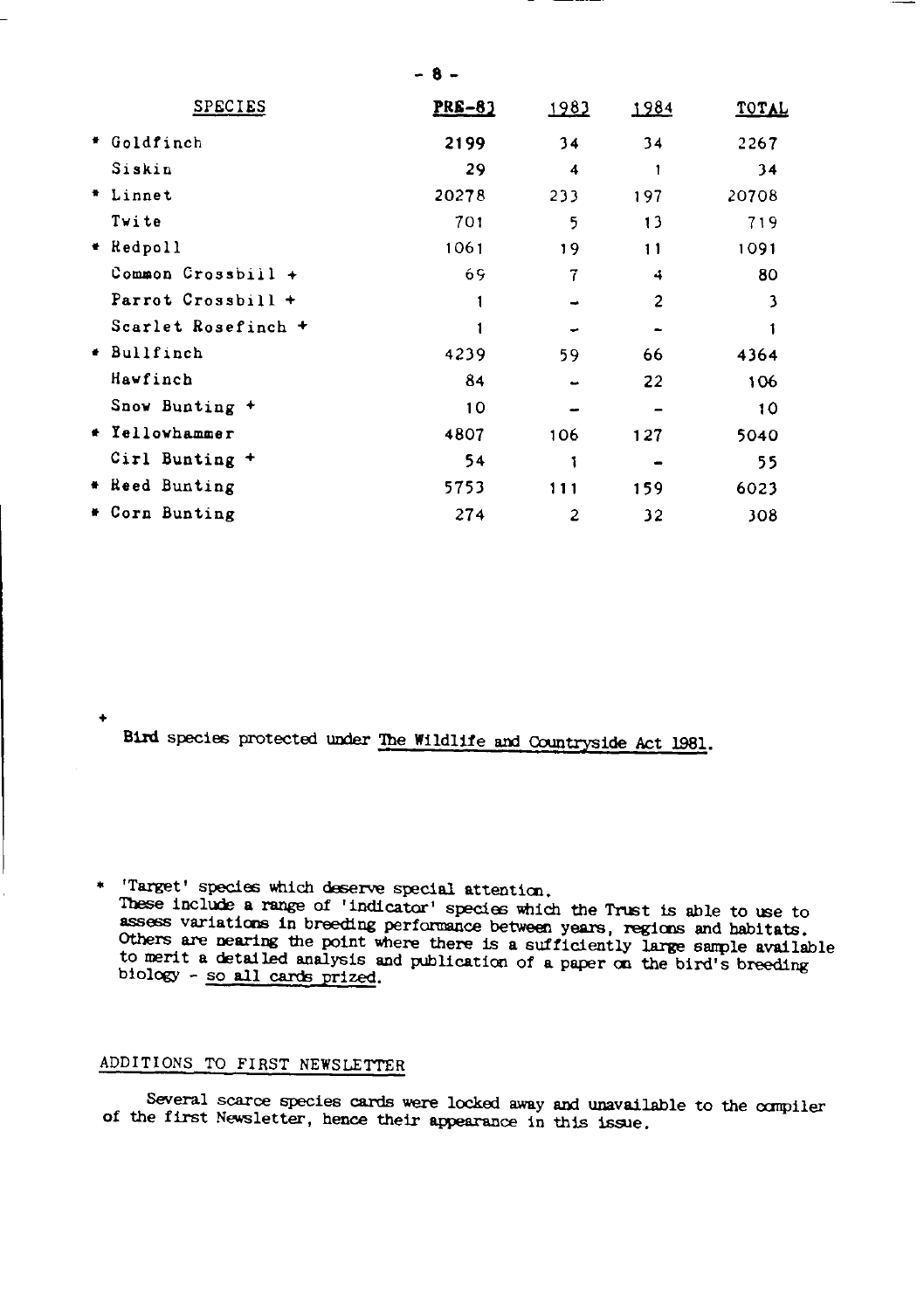# CURRENT USE OF THE NEST RECORD HOLDINGS

Your painstaking fieldwork is certainly being put to good use. Within Beech Grove the computer is currently helping with the examination of long-term trends in breeding performance for birds ranging from Mate Swan and Kestrel to Redstart and Mistle Thrush. Hand analysis of the cards for the owls and woodpeckers has helped show the comparative nesting requirements of the different species. Similar work with Nightjar and Woodlark has helped to support BTO single species studies (the latter is to be counted nationwide in 1986).

Outside Beech Grove members - both amateur and professional - are examining a wide array of the Trust's nest record holdings including Mandarin (A.K. Davies, Surrey). Werlin (Dr. C.J. Bibby, RSPB, Beds), Water Rail (M.J. Bayliss, Oxford), Dotterel (J. Callion, Ombria), Jay (Dr. D.A. Hill, Hants), Dipper (Dr. S.J. Tyler, RSPB, Wales), Pied Flycatcher (P. Jennings, UWIST, Powys) and Goldc

The results of these labours have seen the publication of findings in some cases after checking within Beech Grove, others are to follow.

# HELP FROM THE COMPUTER

As indicated in the last newsletter, a team of four Manpower Services Commission employees have joined the BTO staff on a short-term basis to tackle the huge task of feeding the bulk of the remaining historical Nest Record Card information into the computer. Some splendidly dedicated work has seen approximately one half of the 600,000 plus cards now coded and input with 75 species covered. The result is the realization of more ranid analyses and feedback to you in the field.

#### RETURNING YOUR 1985 CARDS

An early return of your completed cards would be much appreciated - by the end of the year please or lst March 1986 at the latest. This eases the administration process within Beech Grove and allows us to use your hard won findings in the summaries in BTO News which we envisage appearing.

#### THE NEST RECORDER'S BIBLE

The great majority of queries arising when completing nest records are dealt with in the Instructions. Further advice, including detail about timing of visits, the laying season, clutch sizes of most species to be encountered are contained within The Nest Record Scheme by Henry Mayer-Gross (BTO Guide No. 12) available from Beech Grove  $\text{prloe } \Omega$ .75 (including postage). Recommended reading and a valuable companion In the field!

#### CODE OF CONDUCT FOR NEST RECORDERS

Facts revealed by the analysis of nest records are constantly being used to unravel aspects of the breeding biology and aid the conservation of our bird life. but it is vital to adhere strongly to the Code of Conduct when nest searching and recording - safety of the bird and its nest must come first in all cases.

Details of the species protected under the Wildlife and Countryside Act are listed on the next page.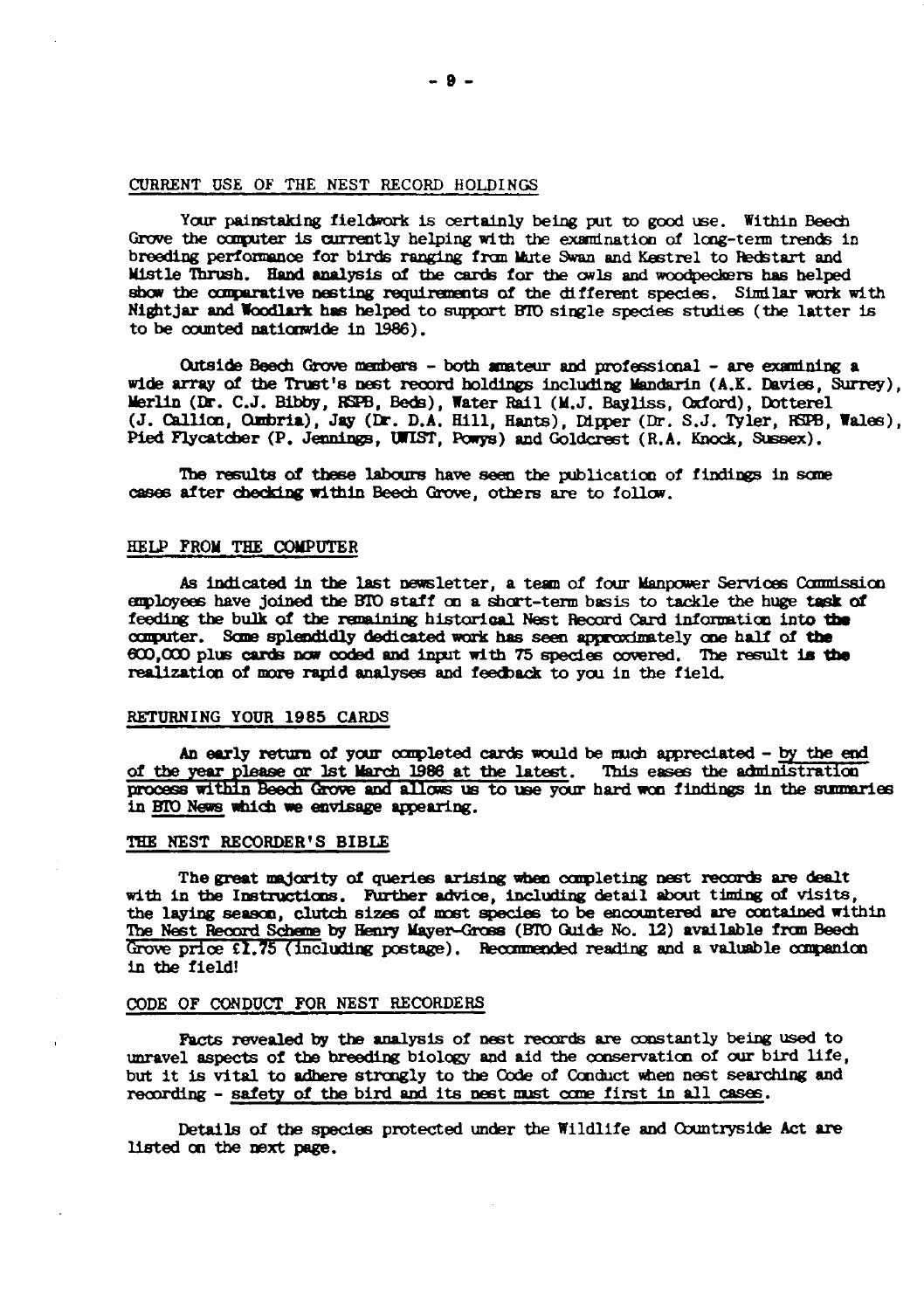## BIRD SPECIES PROTECTED UNDER THE WILDLIFE AND COUNTRYSIDE ACT 1981

A reminder that the species listed below are protected under the Wildlife and Countryside Act 1981. If you wish to consider visiting the nests of any of these species do write to the BIO for an application form to be licensed by the Nature Conservancy Council first. No nest of the species listed may be visited without prior approval.

#### GENERAL LIST OF FIRST SCHEDULE SPECIES

Crossbill Diver, Red-throated (except in Fetlar, North and South Uist and south of the Great Glen) Greenshank Kingfisher

Owl. Barn Plover, Little Ringed Quail, European Redstart, Black Tit, Crested Whimbrel (Shetland only)

SPECIAL LIST OF FIRST SCHEDULE SPECIES

Avocet Bee-eater. Bittern, all species Bluethroat Bunting, Cirl Bunting, Lapland Bunting, Show Brambling Buzzard, Honey Chough Cornerake Crake, Spotted Diver, Black-throated Diver, Great Northern Diver, Red-throated (in Fetlar, North and South Uist and south of the Great Glen) Dotterel Eagle, all species Pieldfare **Firecrest** Garganev Godwit, Black-tailed Goldeneye Goose, Greylag (Outer Hebrides and Highland Region only) **Coshawk** Grebe, Black-necked Grebe, Slavonian Gull, Little Gull, Mediterranean Gyrfalcon Harrier, all species Heron, Purple Hobby Hoopoe Kite Long-tailed Duck Merlin

Oriole, Golden **Osprey** Owl, Snowy Peregrine Petrel, Leach's Phalarope, Red-necked Pintail Plover, Kentish Redwing Rosefinch, Scarlet Ruff Sandpiper, Green Sandpiper, Purple Sandpiper, Wood Scaun Scoter, Common Scoter, Velvet Serin Shorelark Shrike, Red-backed Spoonbill Stilt, Black-winged Stint, Temminck's Stone Curlew Swan, Bewick Swan, Whooper Tern, Black Tern, Little Tern, Roseate Tit, Bearded Treecreeper, Short-toed Warbler, Cetti's Warbler, Dartford Warbler, Marsh Warbler, Savi's Whimbrel (except Shetland) Woodlark Wryneck

N.B. A rarer breeding species than these may be added to the Special List without warning so, if you find one, contact the Nest Record Officer for clearance.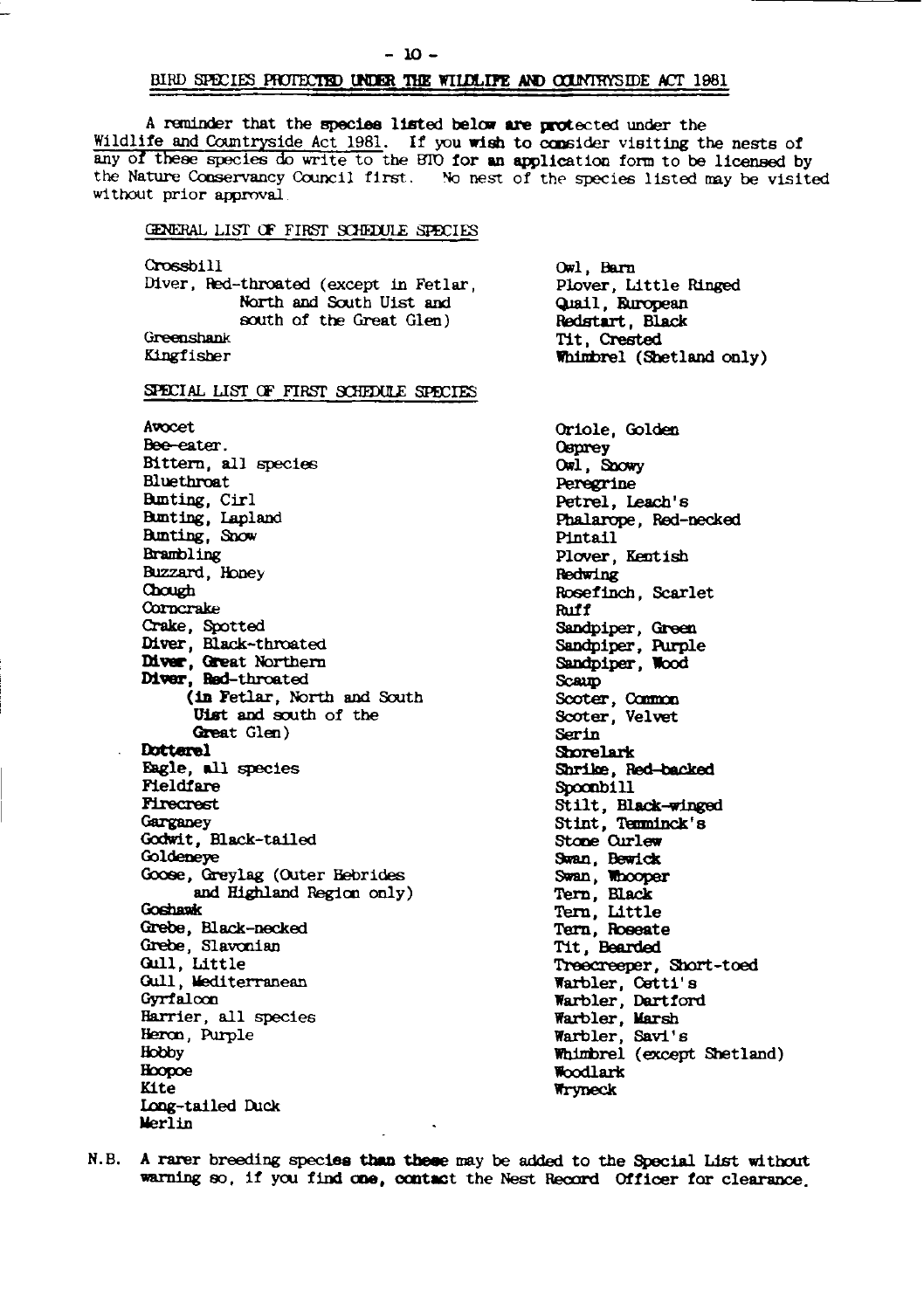FLUCTUATING FORTUNES IN CARL TOTALS

The Scheme has seen its ups and downs. After starting in 1939 as the Hatching and Fledging Inquiry, World War II placed an unwelcome damper on fieldwork. Boosts were later provided with the switch to a new premises at the Edward Grey Institute in 1947; then through the appointment of a full-time organiser in 1960; and finally with the injection of interest following the start of Breeding Atlas studies in the late 1960s.

The annual card intake peaked at 30,000 cards in 1975. The subsequent drop in numbers, leading to an annual intake of just half this total in 1982, was due in part to emphasis being placed on other BTO projects. As you can see from the figure below, our aim of improving the quantity and quality of the annual intake is well under way.



# MAKE SURE YOUR CARDS ARRIVE SAFELY

Sadly during the 1984 season one large batch of cards was lost in the post. while another arrived having burst and been repacked in a polythene bag by a kind postman. Before sending off your cards do please make sure that they are in order, with a clearly marked summary sheet, the cards held by rubber bands or string, and where a large sample is involved, placed into a polythene bag before being put in the outer wrapper. It is a great shame when one's hard work in the field and unique information is lost. Please do make sure that your name and address is enclosed somewhere in the package, especially if you do not have a summary sheet to return with the cards.